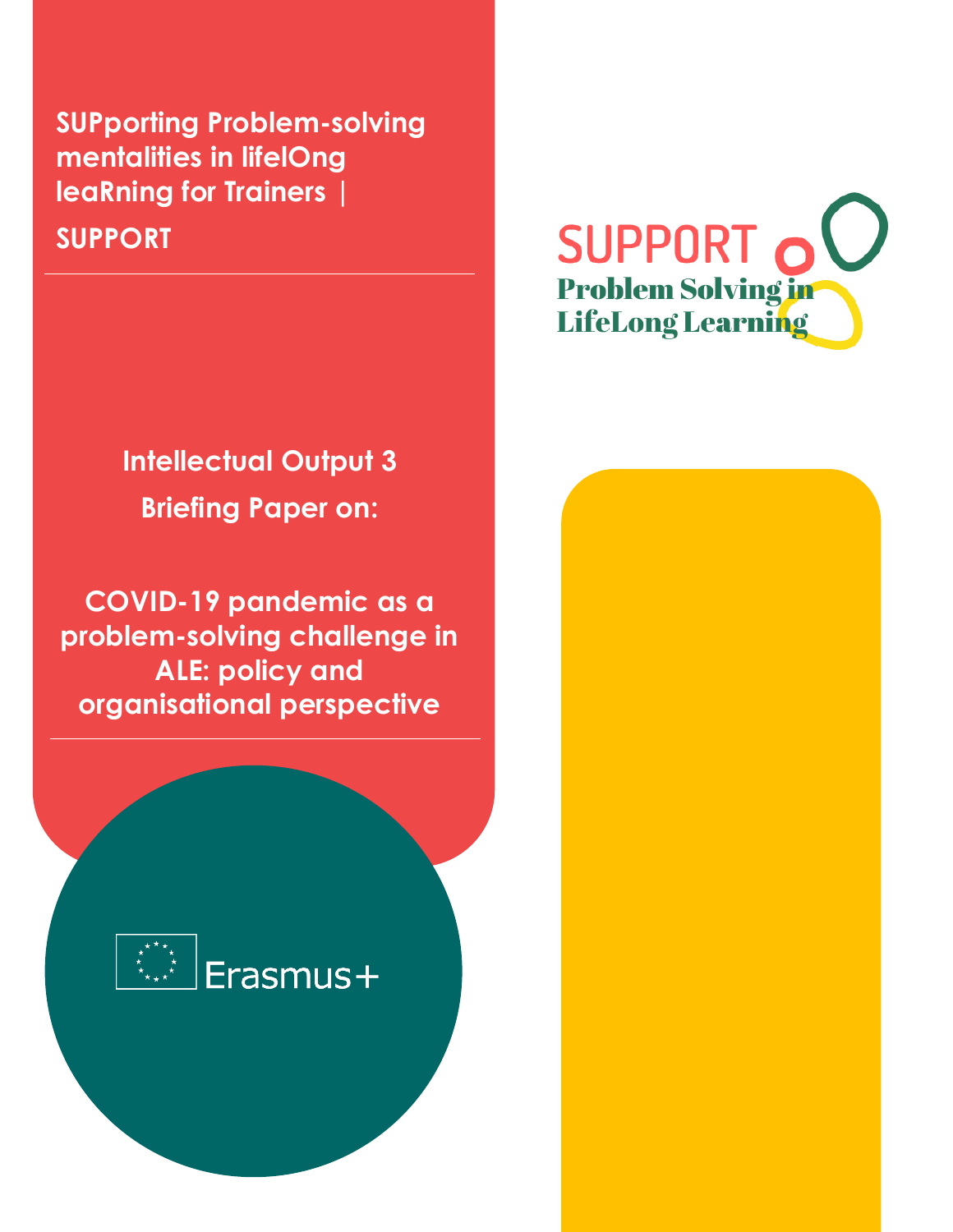

# **Project Partners**

### **Coordinator**



# **Partners**









This Report is released under a Creative Commons Attribution 4.0 International License.

#### You are free to:

Share: copy and redistribute the material in any medium or format. Adapt: remix, transform, and build upon the material for any purpose, even commercially. The licensor cannot revoke these freedoms as long as you follow the license terms.

#### Under the following terms:

**Attribution** — You must give appropriate credit, provide a link to the license, and indicate if changes were made. You may do so in any reasonable manner, but not in any way that suggests the licensor endorses you or your use.

**Share Alike** — If you remix, transform, or build upon the material, you must distribute your contributions under the same license as the original. <https://creativecommons.org/licenses/by/4.0/>



The European Commission's support for the production of this publication does not constitute an endorsement of the contents, which reflect the views only of the authors, and the Commission cannot be held responsible for any use which may be made of the information contained therein.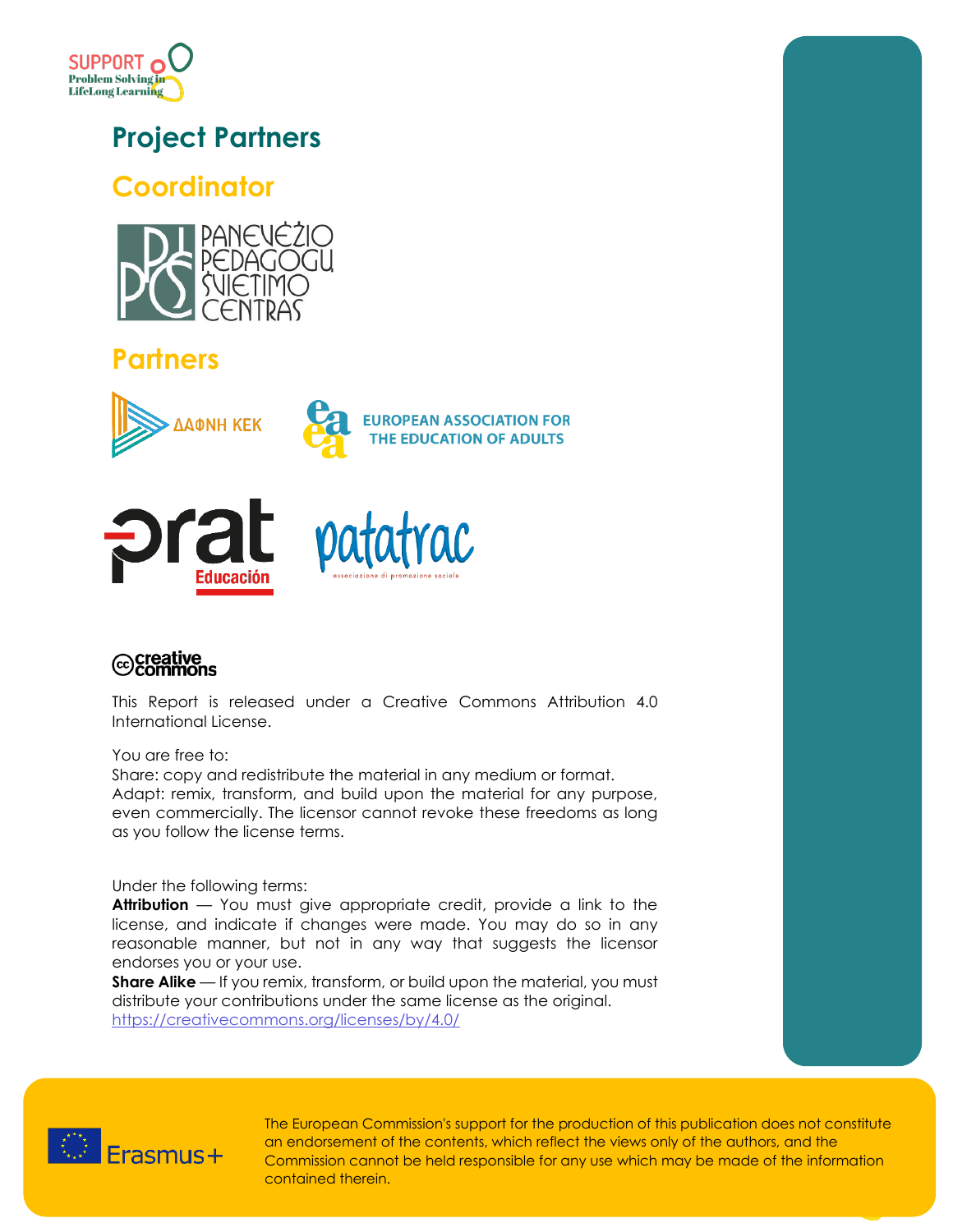

# **COVID-19 pandemic as a problem-solving challenge in ALE: policy and organisational perspective**

### **Introduction**

Undeniably, COVID-19 is a major problem that needed to be addressed at different levels, both policy and practice. The pandemic changed learning provision overnight, requiring organisations, educators and learners to switch to a virtual learning and working environment. This was a task that many were unprepared for. More than ever, this also called for more advocacy for better support at the policy level.

At the same time, the pandemic only exacerbated existing problems: inadequate access to learning opportunities among those who need them most, such as marginalized adults; increasingly visible consequences of the climate crisis; or the urgent need to improve critical thinking and health literacy among the European population, to only name a few.

Undeniably, it will still require time and effort to fully analyse the consequences of the pandemic, not only for the European economy and society but also for the adult learning sector. First studies conducted after the pandemic started already show a worrying trend. It became apparent that **participation rates in adult learning and education started to decrease** (from 11.1% to 10.8% at the European level), even in countries where numbers tend to be very high, such as Estonia. This is also reflected in the need among adult learning providers to decrease their provision; for example in Switzerland, **the number of offers fell** by 20% during the COVID-19 pandemic. Across Europe, many providers have expressed a feeling of uncertainty and the difficulties to plan ahead.

In view of the above, the present briefing paper briefly summarizes how adult learning organisations approached the COVID-19 pandemic with a problem-solving mindset. It focuses specifically on the perspective on organisations as opposed to educators (which was covered in the briefing paper for IO1). The paper includes a set of case studies which showcase how adult learning providers approached problem-solving, focusing on the solutions they adopted. It also includes examples of how an enabling policy environment can support adult learning organisations in dealing with the consequences of the pandemic. The paper ends with a set of recommendations targeting policymakers working at different levels.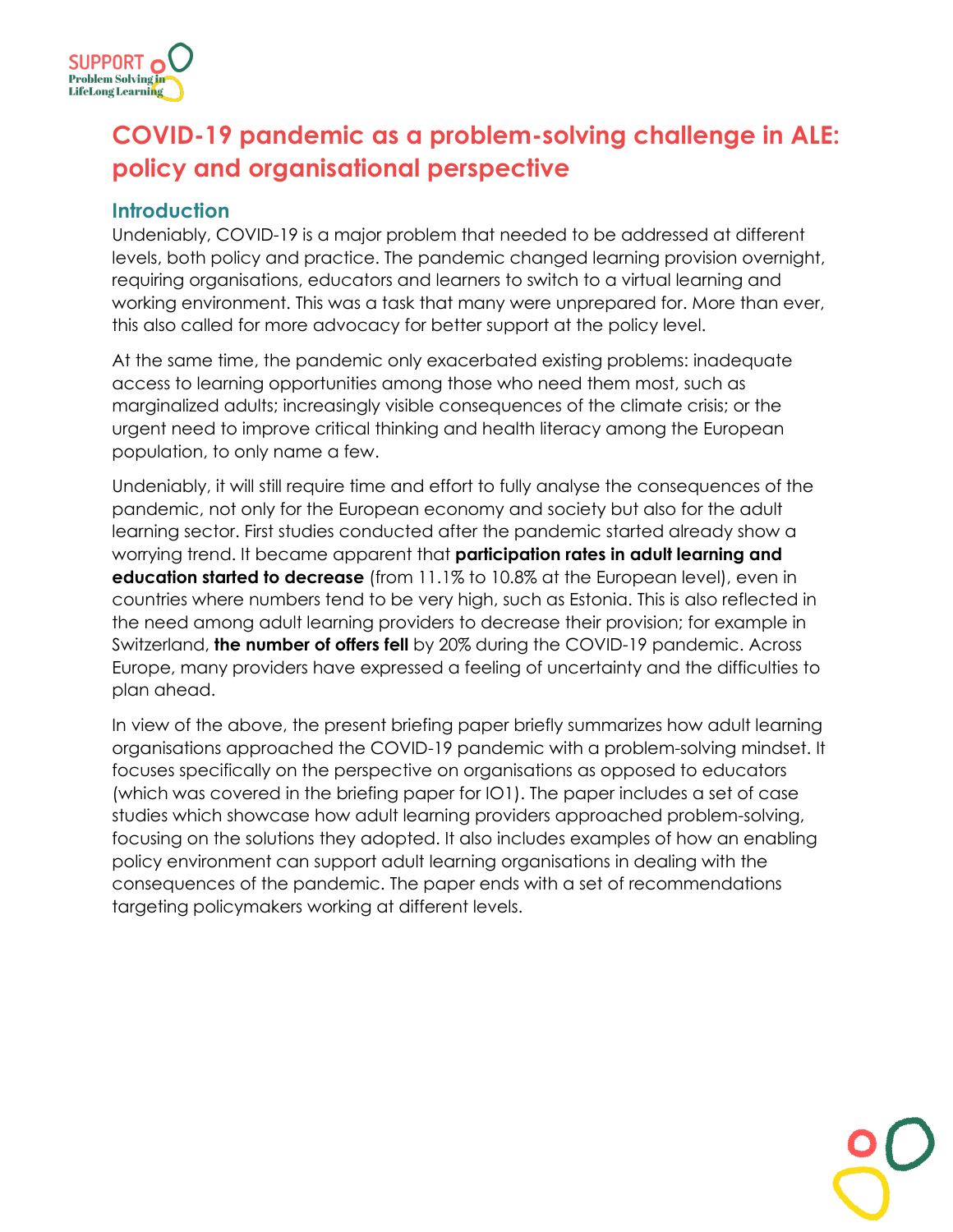

### **Case studies**

### **Addressing COVID-19 at the policy level**

At the European level, several steps were taken at the policy level to address the fallout from the pandemic. The key example is the **Recovery and Resilience Facility**, set up in mid-2020 to help Member States mitigate the consequences of the health crisis. Member States were asked to submit their Action Plans, outlining in which areas they would use the funding provided. As of March 2022, most of the plans have already been submitted and approved. Interestingly, several of them refer to the need for upskilling of adults, although most focus on the needs of the labour market.

Another example is the **European Skills Agenda**, which was published in July 2020. The document explicitly addresses the COVID-19 and the role of education and training to support adults in dealing with its consequences. This includes, for example, a focus on twin transitions, both digital and green, in a step towards achieving more sustainable societies. Importantly, the document also includes an action on Skills for Life, which is a measure to support European citizens in being better equipped in dealing with the challenges of daily life. Also the **new European Agenda for Adult Learning**, launched in November 2021, has a holistic approach to learning, including life skills.

In EU Member States, several policy initiatives were launched at the national level, in some cases as a result of advocacy activities carried out by civil society organisations. In **Finland**, adult learning providers received access to direct support for losses in income. Subsidies for adult learning providers were also offered in **Austria** and in **Sweden**. In many cases, the policy focus was predominantly on digitalisation. In **Germany**, adult learning organisations in the region of Baden-Württemberg received funding to facilitate the process of digitalising their learning provision; direct support to finance hardware was also made available in Ireland. Several strategies to support digitalisation were also rolled out, for example in **Latvia** and in **Cyprus**. In **Iceland**, new training programmes were launched to mitigate the consequences of the COVID-19 crisis with a strong focus on employability.

That said, several countries did little to address the impact of COVID-19 on adult learning at the policy level. Such was the case in **Italy**, where adult education has and continues to have a marginal role on the Italian political agenda. According to the Italian partner of the SUPPORT project, the best actions have been taken at the level of organisations (third sector) that have been able to respond to people's needs in a much more effective and rapid manner.

### **Addressing COVID-19 at the organisational level**

Comprehensive measures to address the crisis were adopted by the **Austrian Adult Learning Centres Association** (VOEV). The association rapidly switched to an online environment and trained their educators on how to use it. It also provided low-cost Zoom licences to members. A repository with Open Educational Resources has also been established for the use of adult educators.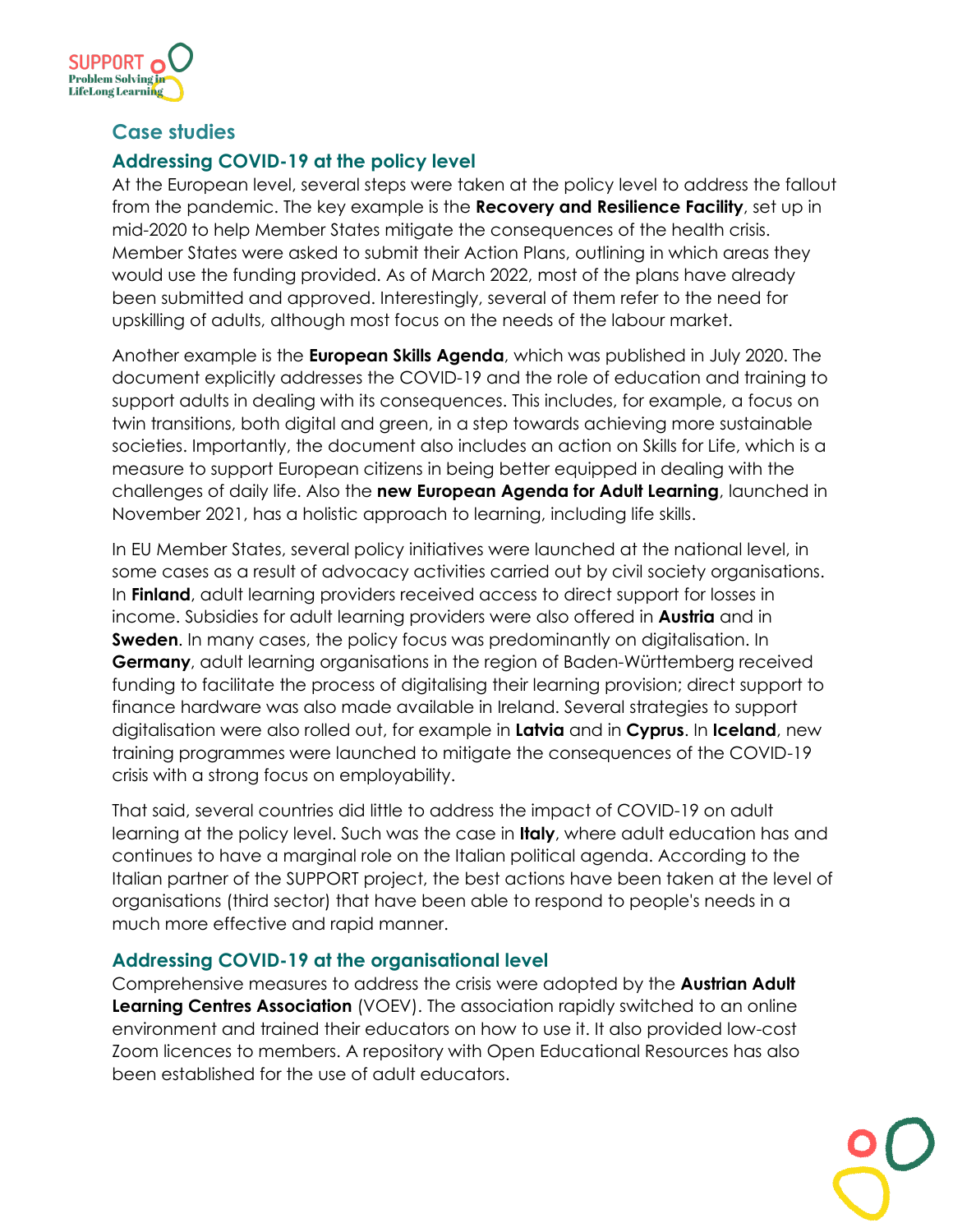

A similar approach was adopted by the **Association of Adult Learning Centres in Baden-Württemberg, Germany**. The association organised a training of trainers, based on the European Digital Competence Framework for Educators. The training addressed two levels: beginner and advanced, and focused on both basic training and demandoriented specialisations. Similarly, **Prat Educació** in Barcelona, **Spain**, carried out a series of workshops to support teachers in moving their courses to an online environment.

Support for adult educators was also a key reaction of **AONTAS, the National Adult Learning Organisation in Ireland**. Different capacity-building activities were organised, including online meetings with adult educators to discuss the challenges they face; AONTAS also prepared a set of well-being messages to help them approach the crisis. A repository of resources was also established to support them.

Some organisations provided care packages for learners. Such was the case in **Greece**, where **Dafni Kek** provided gift cards for learners that they could use in electronics shops, to help them cover the costs of the equipment necessary for online learning.

#### **Case study**

A systemic approach to digitalisation at the organisational level was adopted by the Panevėžys Education Centre in Lithuania, who describes the process as follows:

"1. We decided to focus on two online platforms: ZOOM and Microsoft Teams.

2. We formed two teams of two employees, who in a very short time (3-4 days) analyzed a specific online platform, prepared a practical training program and materials.

3. Other staff at the time organized groups of learners.

4. We carried out the first trainings about using ZOOM and the Microsoft Teams platform for our employees and specialists of other Lithuanian education centres so that they could also do trainings.

5. A week later, we started the first training for the entire adult audience. The work was very intense. Every day, four of our specialists conducted trainings for 3-5 groups each. During the first month of the pandemic, more than 4,000 adults from not only our city but all over the country took part in the practical trainings.

5. In parallel, training programmes and materials for other tools were developed after 2-3 weeks: Edmodo, Wordwall, Padlet, etc. Intensive training has started under these programs.

7. We periodically conducted short surveys to know the needs of adult learners and to receive feedback. Also we also held online meetings with of our staff at least twice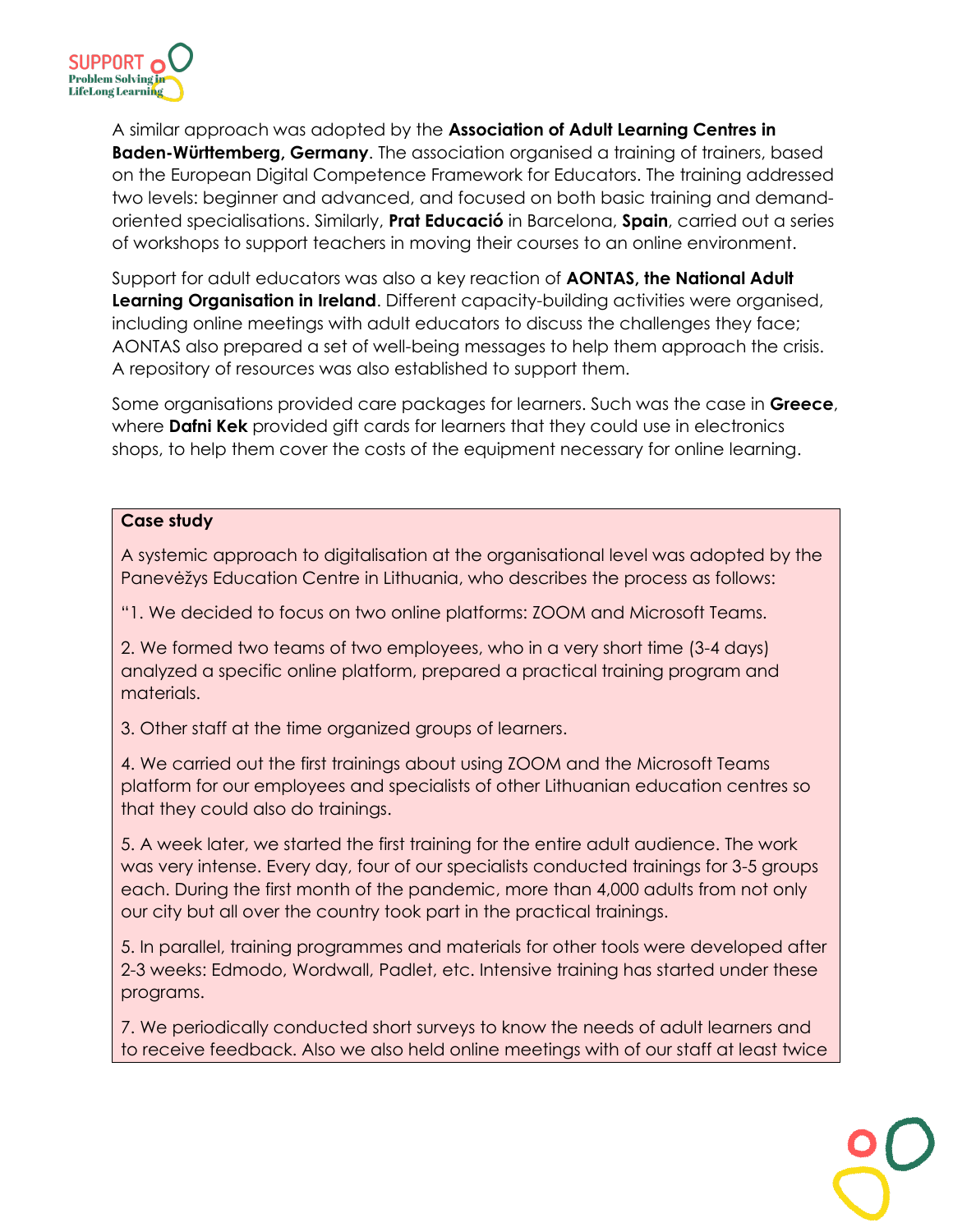

a week to let us know how we could help each other. We kept in touch with the messenger all the time.

8. We conducted online individual consultations on educational issues and mentoring.

9. We organized many online meetings with doctors, psychologists, public health professionals with the goal of helping overcome anxiety and tension .

8. In separate periods, when contact trainings for small groups were allowed, we organized these trainings, took care of the training premises and computer equipment.

9. The centre has a good computer base, so we were equipped about 50 adult learners with computers and tablets during the pandemic."

### **Recommendations**

Taking into account the above as well as the experience of SUPPORT project partners, the following recommendations are suggested to improve problem-solving in the face of a global crisis that affects adult learning and education.

- 1. Funding is a key issue; material support (e.g. to fund digital infrastructure) is important but **funding needs to be more sustainable and systemic**, less reactive. Available data shows that countries with state-funded ALE have had higher participation rates during the pandemic (cf Ellen Boeren)
- 2. COVID-19 **exacerbated existing issues**: barriers faced by disadvantaged learners, the digital divide, health literacy, the climate crisis. These need to be addressed at the policy level
- 3. Emerging problems related to COVID-19 and other major crises need to be solved together as they concern society as a whole. Adult learning providers and learners need to be **consulted,** wide **partnerships** (e.g. with social partners, municipalities) are needed
- 4. **Data collection** is key in addressing the impact of COVID-19 which is certain to be long-term.

### **Resources**

Inputs from partners (online questionnaire), available at request

[EAEA country reports 2021](https://countryreport.eaea.org/)

[EAEA statement on outreach and access during COVID-19](https://eaea.org/2020/12/17/improving-outreach-and-access-to-adult-learning-in-times-of-covid-19/)

[Recovery and Resilience Plans of Member States](https://ec.europa.eu/info/business-economy-euro/recovery-coronavirus/recovery-and-resilience-facility_en)

[Education and Training Monitor 2021](https://op.europa.eu/webpub/eac/education-and-training-monitor-2021/en/)

[Results of the DigitALAD project](https://eaea.org/2021/10/29/supporting-adult-educators-in-becoming-ambassadors-of-digital-transition/)